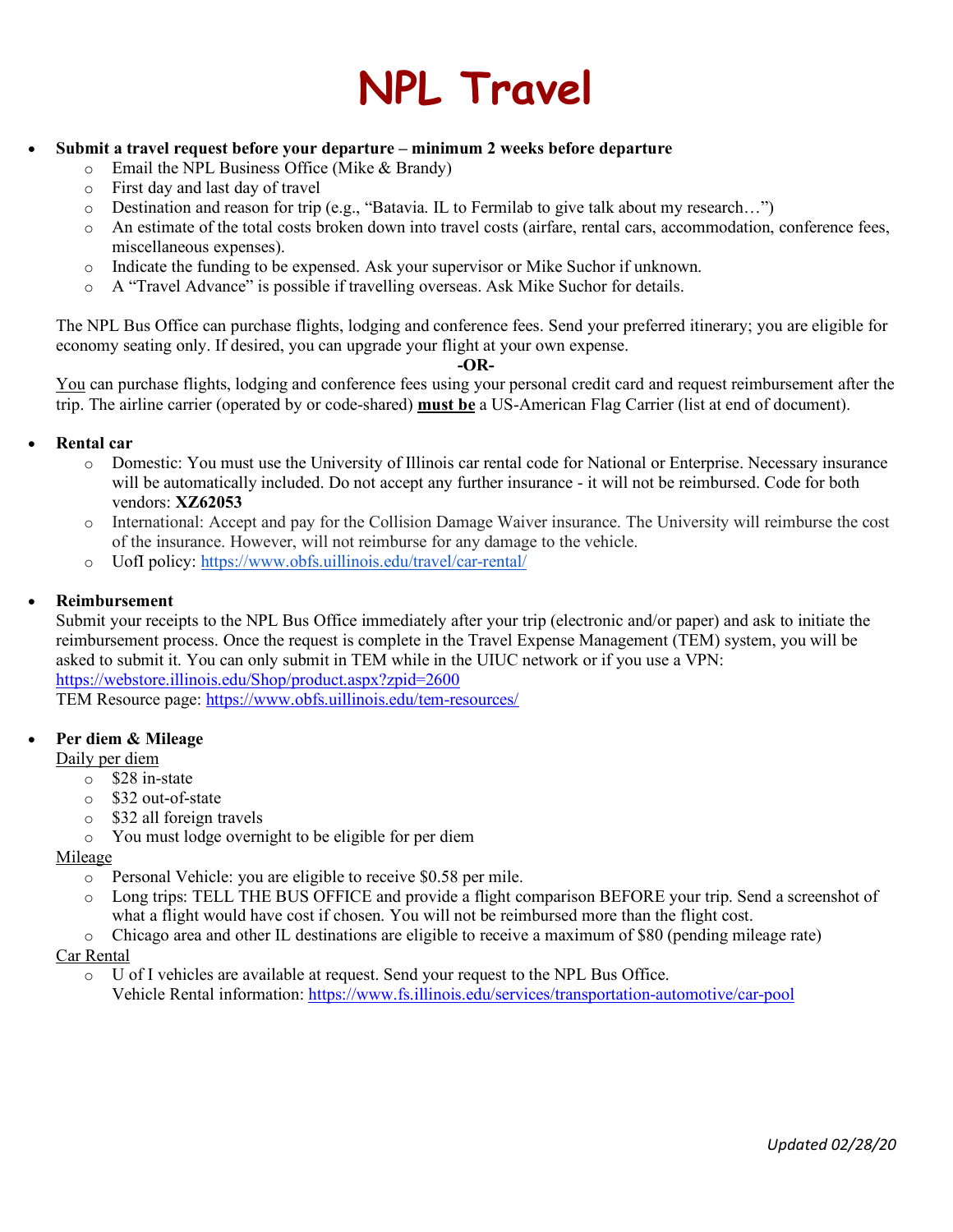#### • **Caveats**

- o If you submit your reimbursement request more than 60 days after the end of your travel, TEM will ask you to justify this delay. These expenses are now tax deductible.
- o Do not purchase tickets, hotel rooms or visas for your colleagues **EVER** using your private credit or debit card. The reimbursement process will be very difficult and time consuming. Some exceptions are purchases that cannot be split to two cards; like rental cars or shared rooms.
- o You cannot be reimbursed for receipts that do not carry your name. For example, if your friend pays the bill to fill gas in the rental car.
- $\circ$  In general, we should try to not choose the most expensive accommodations and methods of traveling be economically viable as possible.

# **Use of U.S.-Flag Air Carriers**

| Major U.S. Airlines (flying to/from international                                                                                                                                                                                                                                                                                                      | Other U.S. Airlines (flying to/from international                                                                                                                                                                                                                                                  |
|--------------------------------------------------------------------------------------------------------------------------------------------------------------------------------------------------------------------------------------------------------------------------------------------------------------------------------------------------------|----------------------------------------------------------------------------------------------------------------------------------------------------------------------------------------------------------------------------------------------------------------------------------------------------|
| cities)                                                                                                                                                                                                                                                                                                                                                | cities)                                                                                                                                                                                                                                                                                            |
| America West<br>$\bullet$<br>American<br><b>ATA</b><br>$\bullet$<br>Continental<br>$\bullet$<br>Delta<br>$\bullet$<br>Northwest<br>$\bullet$<br>United<br>$\bullet$<br><b>US Airways</b>                                                                                                                                                               | Alaska Airlines<br>$\bullet$<br>Arrow Air<br>Hawaiian Airlines<br><b>Horizon Airlines</b><br>$\bullet$<br><b>Midwest Express Airlines</b><br>$\bullet$<br>Pan Am<br>$\bullet$<br><b>Spirit Airlines</b><br>$\bullet$<br><b>Sun Country Airlines</b><br>$\bullet$<br>West Jet Airlines<br>$\bullet$ |
| <b>NOT APPROVED FOR GRANT TRAVEL</b>                                                                                                                                                                                                                                                                                                                   |                                                                                                                                                                                                                                                                                                    |
| <b>Some Major Airlines That Are Not U.S. Flag</b>                                                                                                                                                                                                                                                                                                      |                                                                                                                                                                                                                                                                                                    |
| <b>Carriers</b>                                                                                                                                                                                                                                                                                                                                        |                                                                                                                                                                                                                                                                                                    |
| Aer Lingus<br>$\bullet$<br>Air France<br>$\bullet$<br>$E1-A1$<br>$\bullet$<br>Lufthansa<br>$\bullet$<br>Olympic Airways<br>$\bullet$<br><b>Singapore Airlines</b><br>$\bullet$<br>Air Canada<br>$\bullet$<br><b>British Airways</b><br>$\bullet$<br><b>KLM Royal Dutch Airlines</b><br>$\bullet$<br>Mexicana<br>$\bullet$<br>Qantas<br>Virgin Atlantic |                                                                                                                                                                                                                                                                                                    |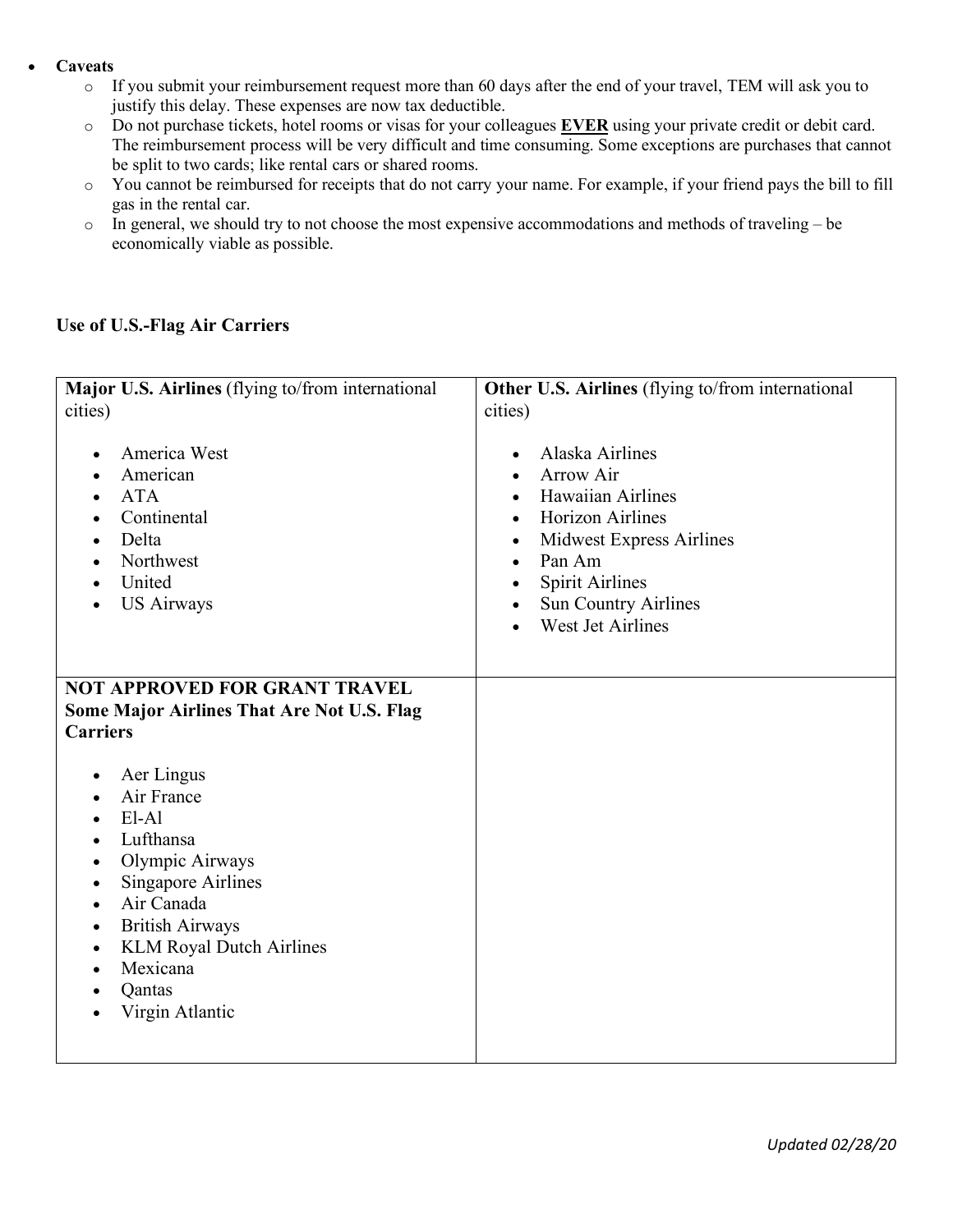# **NSF Policy**

(i) The General Services Administration issued an amendment to the Federal Travel Regulations in the November 13, 1998 edition of the Federal Register (Vol. 63, No. 219). The amendment relates to the use of U.S. Flag air carriers under the provisions of 49 USC §40118, which is commonly referred to as the Fly America Act.

(ii) Any air transportation to, from, between or within a country other than the U.S. of persons or property, the expense of which will be assisted by NSF funding, must be performed by, or under a code-sharing arrangement with, a U.S.-Flag air carrier if service provided by such a carrier is "available" (see Comp. Gen. Decision B-240956, dated September 25, 1991). Tickets (or documentation for electronic tickets) must identify the U.S.- Flag air carrier's designator code and flight number.

(iii) For the purposes of this requirement, U.S.-Flag air carrier service is considered "available" even though:

(a) comparable or a different kind of service can be provided at less cost by a Foreign-Flag air carrier;

(b) Foreign-Flag air carrier service is preferred by or is more convenient for NSF or traveler; or

(c) service by a Foreign-Flag air carrier can be paid for in excess foreign currency.

(iv) The following rules apply unless their application would result in the first or last leg of travel from or to the U.S. being performed by a Foreign-Flag air carrier:

(a) a U.S.-Flag air carrier shall be used to destination or, in the absence of direct or through service, to the farthest interchange point on a usually traveled route;

(b) if a U.S.-Flag air carrier does not serve an origin or interchange point, a Foreign-Flag air carrier shall be used only to the nearest interchange point on a usually traveled route to connect with a U.S.-Flag air carrier; or

(c) if a U.S.-Flag air carrier involuntarily reroutes the traveler via a Foreign-Flag carrier, the Foreign-Flag air carrier may be used notwithstanding the availability of alternative U.S.-Flag air carrier service.

# **c. Use of Foreign-Flag Air Carriers**

(i) Travel To and From the U.S. Use of a Foreign-Flag air carrier is permissible if the airport abroad is:

(a) the traveler's origin or destination airport, and use of U.S.-Flag air carrier service would extend the time in a travel status by at least 24 hours more than travel by a Foreign-Flag carrier; or

(b) an interchange point, and use of U.S.-Flag air carrier service would increase the number of aircraft changes the traveler must make outside of the U.S. by 2 or more, would require the traveler to wait four hours or more to make connections at that point, or would extend the time in a travel status by at least six hours more than travel by a Foreign-Flag air carrier.

(ii) Travel Between Points Outside the U.S. Use of a Foreign-Flag air carrier is permissible if travel by a:

(a) Foreign-Flag air carrier would eliminate two or more aircraft changes en route;